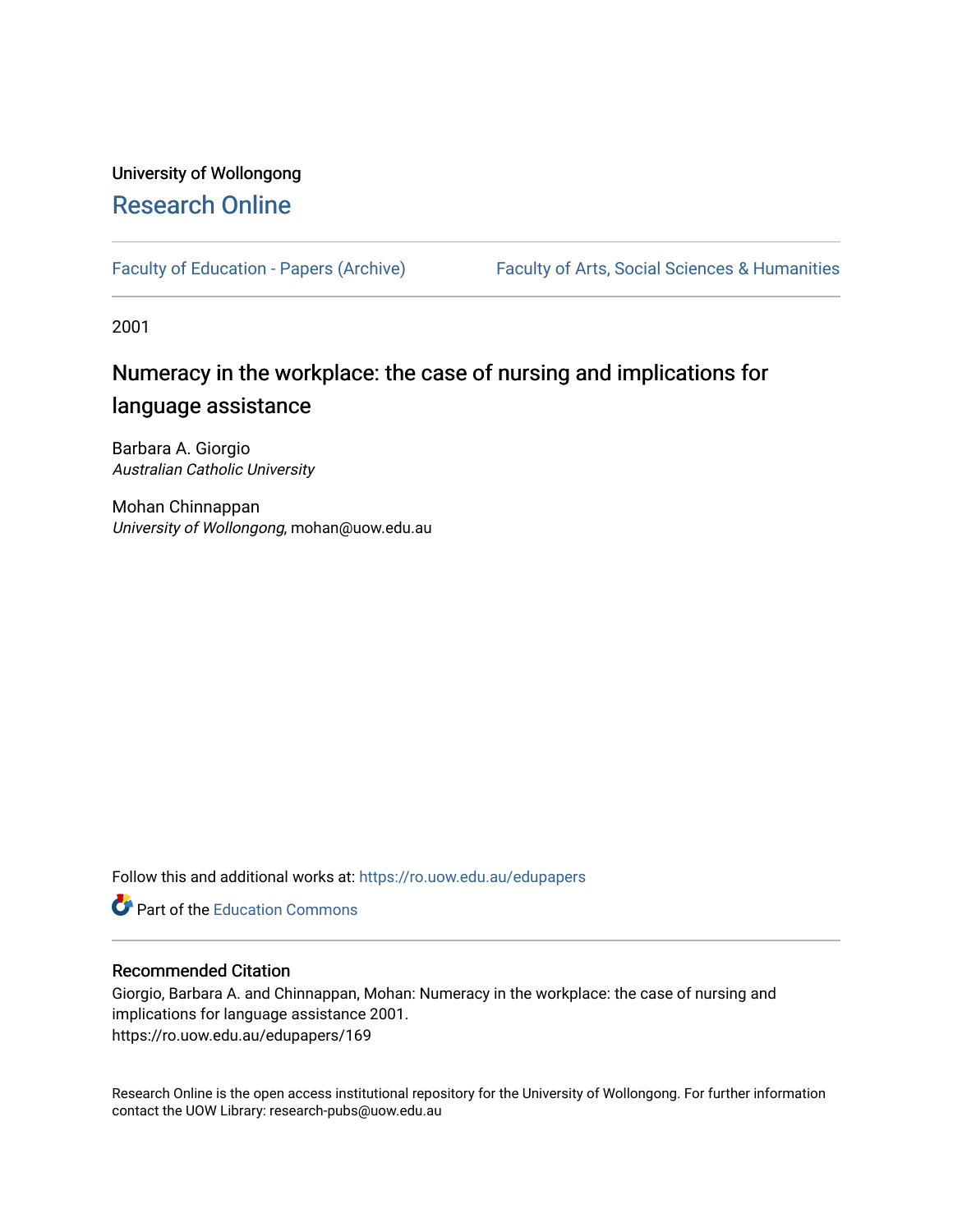

### **Changing**<br>Ident Titles

## **NUMERACY IN THE WORKPLACE: THE CASE OF NURSING AND IMPLICATIONS FOR LANGUAGE ASSISTANCE**

**Barbara A Giorgio**

Australian Catholic University b.giorgio@mackiIJop.acu.edu.au

**Mohan Chinnappan**

University of Wollongong mohan\_chinnappan@uow.edu.au

Nursing is a relatively recent arrival in the university sector and as such, represents the increasing diversification of knowledge as traditionally vocational disciplines become academic. The problem of standards in a field like nursing is compounded by several factors including literacy and numeracy. There seems to be a consequent misalignment between the demands of the workplace and levels of preparedness. The issues of literacy are particularly critical in the healthcare environment in which life and death issues abound. The most widely documented consequence of a lack of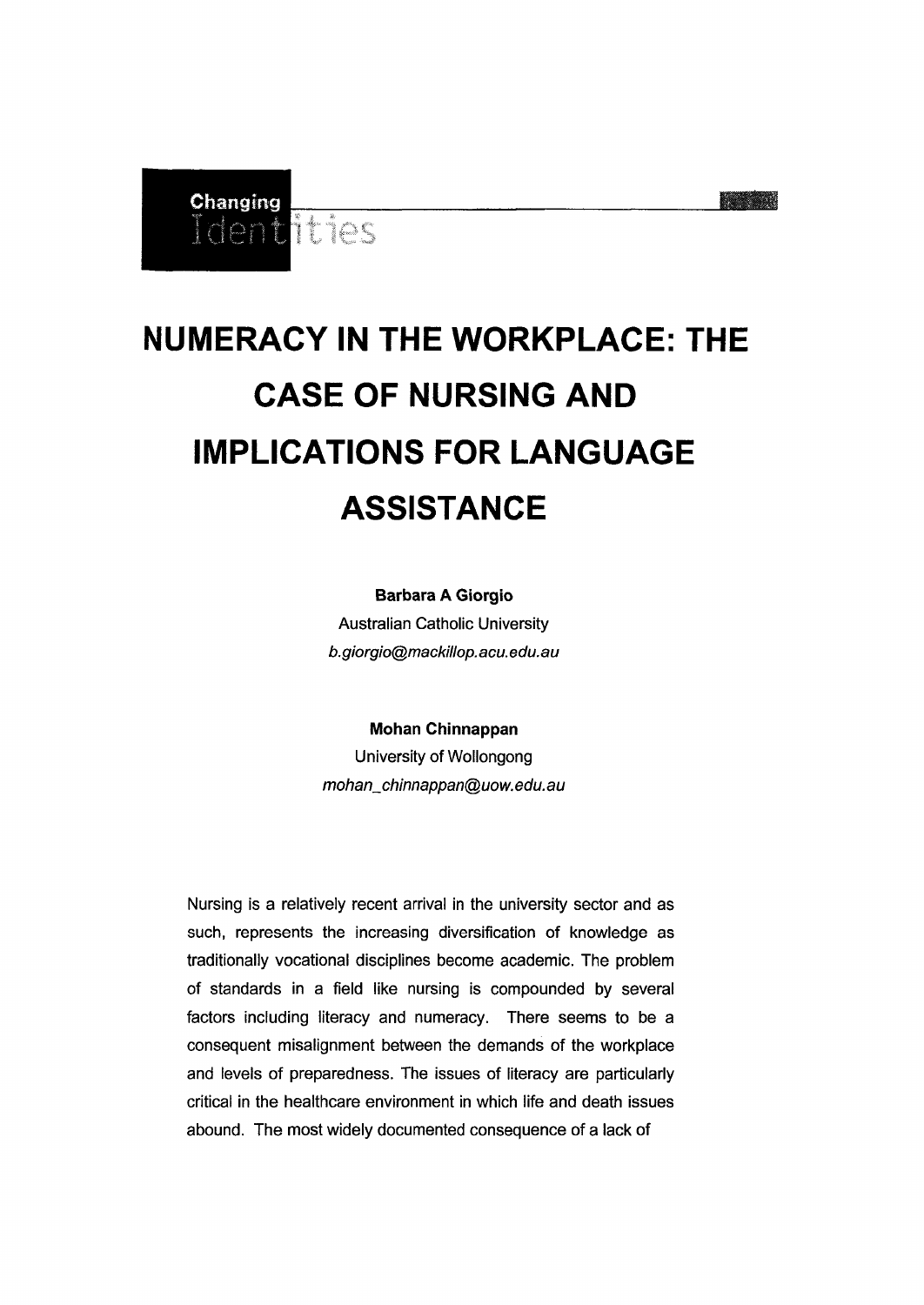nursing competence is in drug administration errors. While nurse educators carry the major responsibility for training nurses, academic advisors play a significant role. Students, overwhelmed by the linguistic and mathematical demands of their subjects, become anxious about the real possibility of failure. Academic advisors need to be more multi-skilled than ever in meeting the demands placed on them to support these students. They have to identify the knowledge gaps, bridge theory and practice and support both linguistic and mathematical problem solving. This study investigates the nature of the knowledge gaps these nursing students present with when attempting to solve drug calculation problems. The results indicate an inability to conceptualize the problem both mathematically and linguistically. Some recommendations are made for the continuing language development of these students such that they might graduate, well equipped to meet the demands of the future health-care workplace.

**Keywords:** language use, numeracy, academic advisors, nursing, mathematics, problem solving

#### **Introduction and background to the study**

"Changing identities" as a conference theme aptly applies to domains of knowledge undergoing not only ideological shifts but shifts on a number of levels, especially those traditionally seen as practical, vocational and essentially non-academic such as nursing. In the push for a 'knowledge economy' standards have to be raised in these traditionally non-academic fields. The changing identity of nursing schools into the academic mainstream requires that they provide researchers as well as practitioners. They have the responsibility of ensuring their nurse graduates have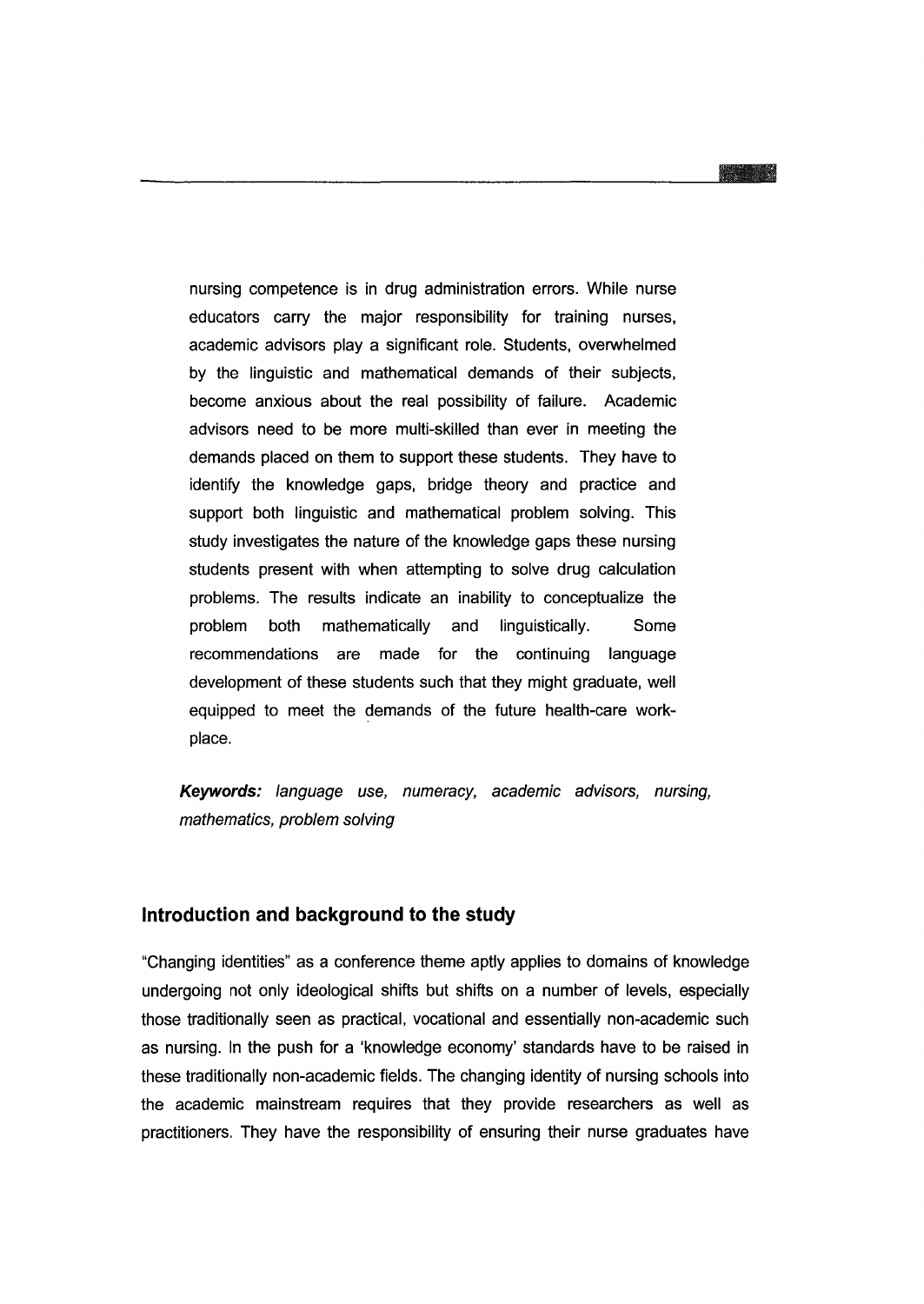\_\_\_\_\_\_\_\_\_\_\_\_\_\_\_\_\_\_\_\_---1\_

levels of numeracy and literacy which equip them not only for an increasingly sophisticated, technological and demanding work environment but also for statistically complex research. The changing identity of the society being served by the nursing profession has to be articulated as does the changing identity of the nursing and student nursing body, in addition to the changing nature of learning itself. In response to these changing identities, academic advisers have to be a step ahead in their repertoire of skill and this requires increasing diversification of their operational knowledge.

Nursing educators and university support services today are particularly challenged by the diverse learning needs of nursing students, given changing demographics, the advent of the age of electronic communication (Teikmanis & Armstrong, 2001) and signs of "disengagement" (Mcinnis, 2001). While Mcinnis is referring to young undergraduates, what he says may apply to nursing students who are female, ESL, older and have the competing demands of paid work and family responsibilities. Unlike their young counterparts, they may not be computer-literate or computerconfident nor be able to easily access material on-line. There is ample American research which documents the multi-faceted challenges confronting nursing schools today and the little local research there is, suggests similar trends. Enrollments in bachelor's-degree nursing programs have declined consistently over the past 5 years, dropping 4.6% in 1999 alone, according to the American Association of Colleges of Nursing (Jannetti, 2000). As our communities become more culturally diverse, so do our classrooms and the need for representation of minorities in schools of nursing has yet to change sufficiently to meet society's needs given the increased health care needs of minority populations.(Griffiths & Tagliareni, 1999).

The increase in the number of English as a second language students coupled with increasing nursing shortages, an ageing population, an ageing nursing population, declining nursing enrolments among young students with older nursing students returning to study (Zimmermann, 2000; Jannetti, 2000), has resulted in a high risk of attrition among nursing students generally (Callister, Khalaf & Keller, 2000), and ESL students in particular (Jalili-Grenier & Chase, 1997). The problem of standards in a field like nursing is attested to by documented literacy deficits (Benjamin, 1997; Hess, 1998); language deficits among English as a second language immigrant and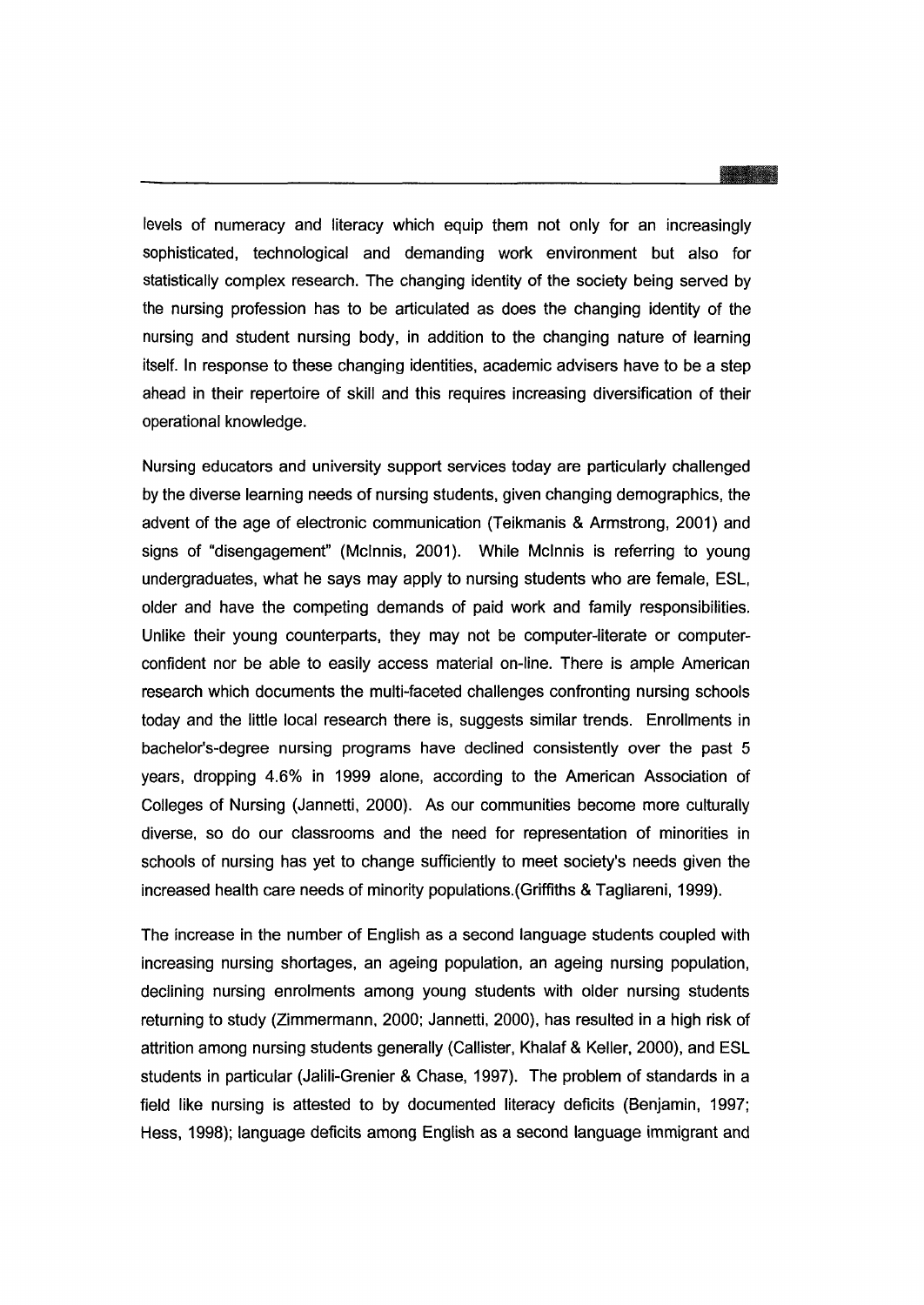international nursing students (Jalili-Grenier & Chase, 1997; Malu & Figlear, 1998; Arthur, 1999; Marrone, 1999; Parks & Macguire, 1999; Gaffney, 2000), and numeracy deficits (Keill & Johnson, 1993; Ferner, 1995; Hutton, 1997; Fuqua & Stevens, 1998; O'Shea, 1999; Thomas, 2000).

Given the complex profile of learning needs, there would appear to be a misalignment between students' levels of literacy and numeracy and the increasingly sophisticated demands of the nursing workplace, the escalating demand for graduate-prepared nurses and the prediction that employment for nurses will outstrip all other occupations (Jannetti, 2000). The most widely documented consequence of a lack of nursing competence is in drug administration errors. Nursing mistakes can injure thousands, even kill (Hess, 1998; Berens, 2000).

While nurse educators have the ultimate responsibility to assist nursing students overcome gaps in literacy and numeracy for competence in the workplace, academic advisers become involved when students and lecturers turn to them to assist them achieve their educational goals. Nursing students may pose a particular challenge for the adviser who must diagnose the numeracy gap and then provide mathematical problem explanations. This is part of the changing identity of those advisers who have a language-rich background but who are called on to assist students across a range of discourses. Students in general, come from increasingly complex and diverse knowledge areas which place greater demands on the domain knowledge of the advisers. For nursing students seeking assistance with mathematical problem solving, while the mathematics underlying the solution could be elementary, the context and language in which the problems are embedded make the task of understanding the problem and explaining the solution far more difficult. Both phases of the solution process necessarily draw on the mathematical and language competencies of students and advisors alike.

The particular focus of this study is to explore the extent to which nursing students have the mathematical and language skills that are necessary to solve problems in the workplace. Because the most widely documented problem is the need for competency in mathematics for the prevention of drug administration errors, particularly drug calculation errors in the work-place, (Keill & Johnson, 1993; Ferner,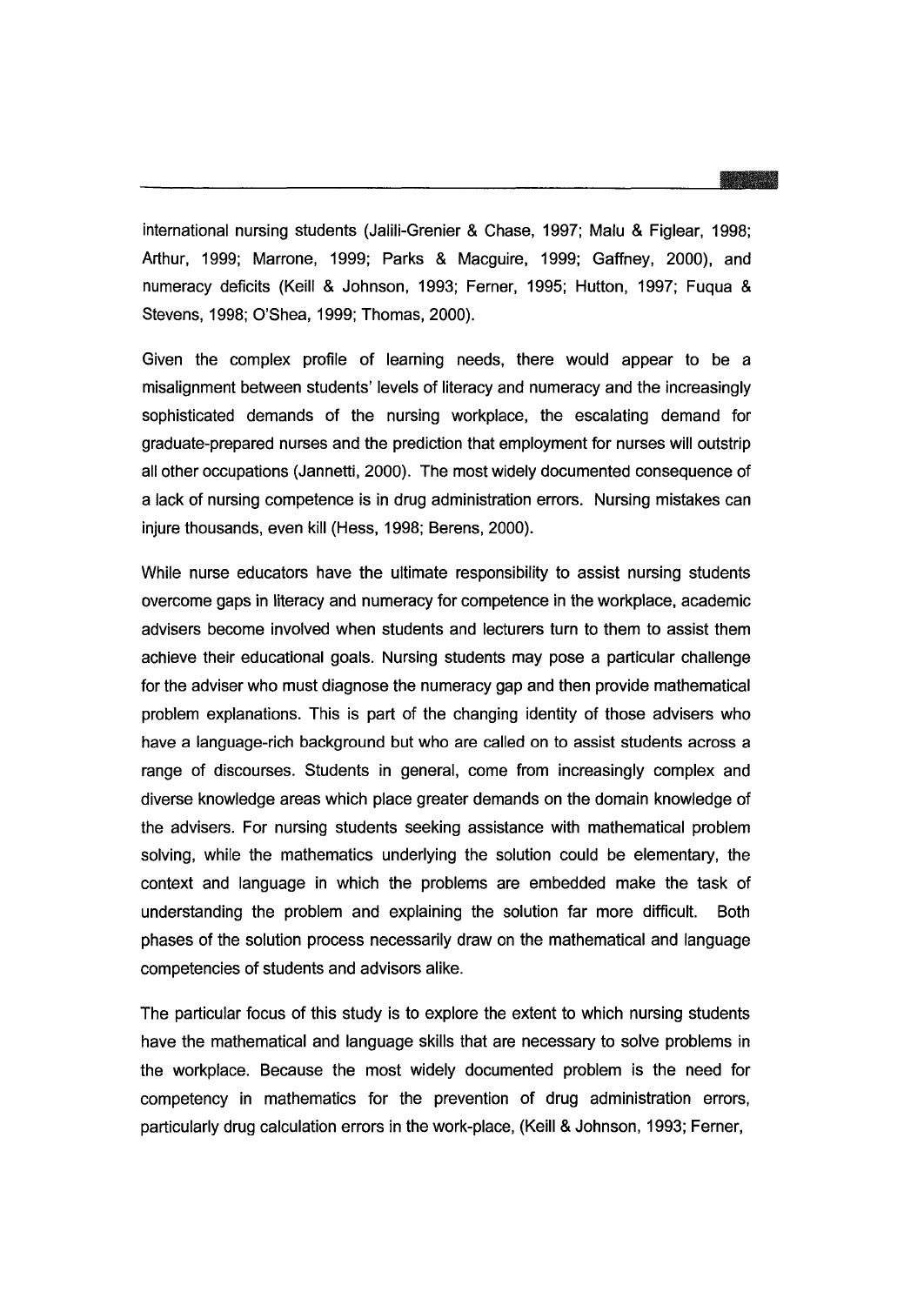**-** 1995; Hutton, 1997; Hess, 1998; Fuqua & Stevens, 1998; O'Shea, 1999; Berens, 2000; Thomas, 2000), this study revolves around the solving of drug calculation problems. The aim of the study is to explore how advisers might help these students by understanding the nature of the difficulty they are experiencing in tackling workplace problems. Sample problems were analysed and the language issues that impede problem solving for both native and ESL students consulting with the advisor were drawn out.

#### **Literature review**

Drug administration is an integral part of the nurse's role and responsibility and with changes in legal liability, nurses are directly accountable for correct administration of medication ( Ethics lecture, ACU, 2001). Many nurses report being anxious when faced with drug calculations, and while patients expect to receive the correct medication at each drug round, several studies suggest that this does not always occur (O'Shea, 1999; Ferner, 1995; Keill & Johnson, 1993; Raju, Kecskes, Thornton, Perry, & Feldman, 1989; Fuqua & Stevens, 1998). They report calculation problems, problems in the preparing, checking and administering of medications, in monitoring their effectiveness and in teaching patients how to take their drugs. A study of 40 hospitals revealed medication errors as the second most reported incident in hospitals today, attributable to a lack of nurses' mathematical skill (Gillies, 1994). Thomas (2000) reports more errors in calculations occurring particularly in high technology areas and in neonatal nursing where the mathematics involved are a little more complex (Thomas, 2000). This is by no means a new issue for nurse educators. Research carried out on second year nursing students in Australia found that a large number of students had limited understanding of basic arithmetic, and '...made errors large in magnitude, which implies potentially dangerous drug doses...[not solvable] by the use of calculators' (Gillham & Chu, 1995). Most drug calculations involve the skills of multiplication and division and while much has been written on drug calculation error, research has generally not focused on examining methods of dealing with poor calculation skills and how to test for those skills. Commenting on the situation in Australia, Cartwright (1996) called for 'creative' approaches in dealing with the problem of 'serious numeracy skills deficits' which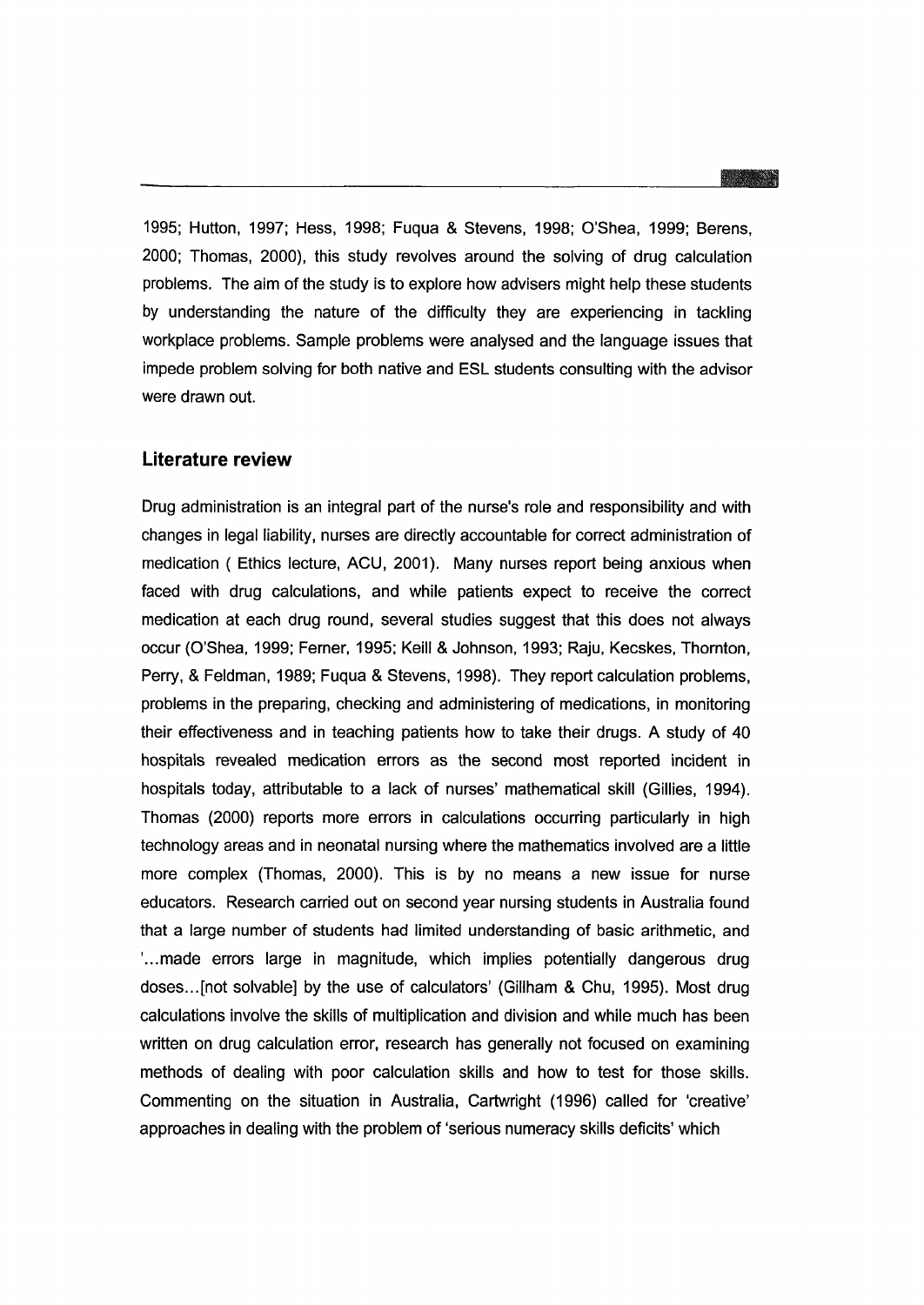account for errors in drug administration with an older study reporting very little published information aimed at facilitating mathematics calculations for drug and solution calculations (Weinstein, 1990).

While nursing does not require tertiary level mathematics, nurses do need to demonstrate a range of mathematical understandings and their applications (Hutton, 1997). For example, applying mathematics to practical nursing sometimes means giving answers that are nearly accurate while other calculations may require a higher degree of accuracy. Calculations involving tablets usually give simple and small answers (except some doses of major tranquilizers) while those associated with fluid doses can be more complex. Most drugs work in wide therapeutic ranges so manufacturers usually produce 'standard doses' which do not vary for adult calculations, but child doses are more difficult to compute as they are often related to body weight or surface area, and greater care and accuracy are needed. Nurses also need to make calculations of the electrolyte contents of infusions and other drugs which are expressed in percentages and ratios describing the dilution strength. They need to be able to carry out intravenous regulation and input and make output or fluid balance calculations (Hutton, 1997).

The conceptualizations in handling the administration of common and vital drugs can be problematic to nurses as they involve both linguistic analyses and mathematical computations (Miller, 1993). An example of the type of reasoning required of nurses is given in calculations involving adrenaline which has two standard strengths: 1ml ampoules of 1 in 1,000 (1:1,000) and 10ml ampoules (1 :10,000). The first number represents weight in grams and the second represents volume in millilitres. 1:1,000 represents 1 gram adrenaline in every 1,000ml solution (1g/1,000ml). There are 1,000mg in 1g, so 1,000mg/1,000ml =  $1/1$  or 1mg per 1ml, therefore a 1ml ampoule, contains 1mg of the drug. Some drugs are expressed as percentages (grams per 100ml) so 0.9% saline has 0.9g of sodium chloride in every 100ml or 9gllitre ( 0.9 x 10 per litre =  $9g/litre$ ).

Weaknesses in reasoning the solutions to problems may come about because of a lack of being able to handle basic mathematical principles represented by the above calculations. Other weaknesses occur in representing calculations as equations; knowina that anvthina done to the numerator of a fraction must also be done to the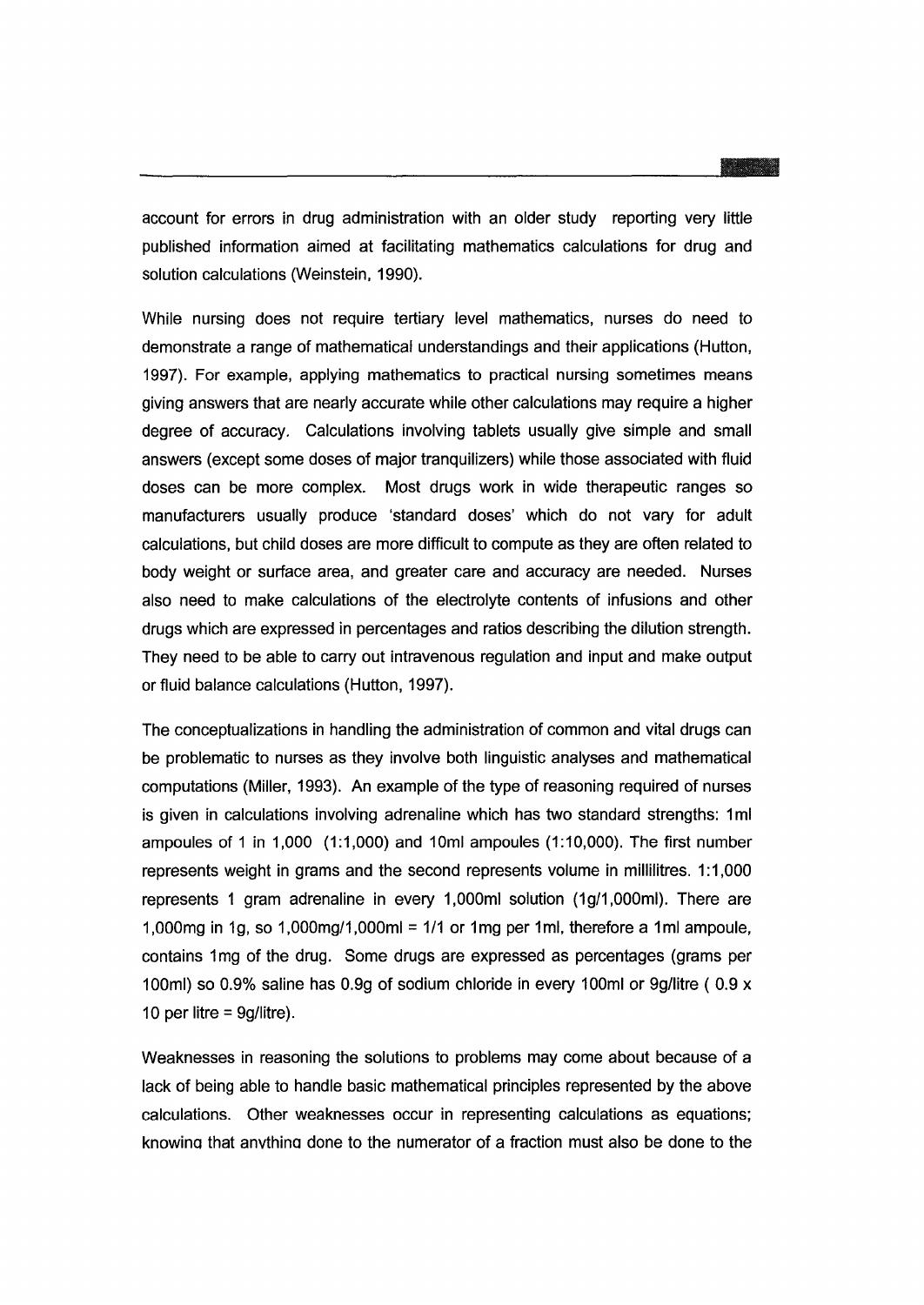# ----------------------

denominator; translating both sides of equations into the same unit of measurement; checking answers if in doubt by working backwards; and being aware that equations can be modified, provided both sides are balanced before isolating the unknown (Woodrow, 1998). Some calculations may involve the integration of division and multiplication with addition and subtraction. Graphs and charts easily convey complex information and nurses are expected to be able to read such representations of information about patients (eg. one measure on the vertical axis may be temperature, and another on its horizontal axis may be time). As well as showing the last recorded temperature, an observation chart could show trends which may help with diagnosis and help save time looking through written notes. Nurses are expected to be able to read various other graphs, charts and tables for example charts showing average and normal ranges for height and weight (Woodrow, 1998).

The definition and categories of medication errors vary throughout the literature but the American Society of Hospital Pharmacists (ASHP, 1982; p. 321 cited in O'Shea, 1999) identified nine categories of medication error: omission, unauthorized drug error, wrong dose error, wrong route error, wrong rate error, wrong dosage form error, wrong time error, wrong preparation of a dose and incorrect administration technique. In a study conducted by Blais and Bath (1992) three areas of medication calculation deficiencies among nurses were identified. These were mathematical, conceptual and measurement inabilities with the most frequent type of mistake being conceptual errors (difficulty in setting up the problem), followed by mathematical errors and then measurement errors. Segatore, Edge and Miller (1993) identified 91 % of all errors as conceptual errors. Other researchers (Cohen, 1994; Calliari, 1995; Gladstone 1995) also attribute most medication errors to language-based factors and not merely the result of wrong calculations. It may indeed not be possible to separate mathematics and language if all conceptualizations including mathematical ones involve language (Anderson, 2000). Hence errors may not simply be due to a lack of numeracy but to a *complex interplay of mathematical and* linguistic factors. Researchers (Blais & Bath, 1992; Segatore, Edge & Miller, 1993) have suggested that we need to examine those linguistic factors that play a key role in helping the problem solver understand the structure of a given problem.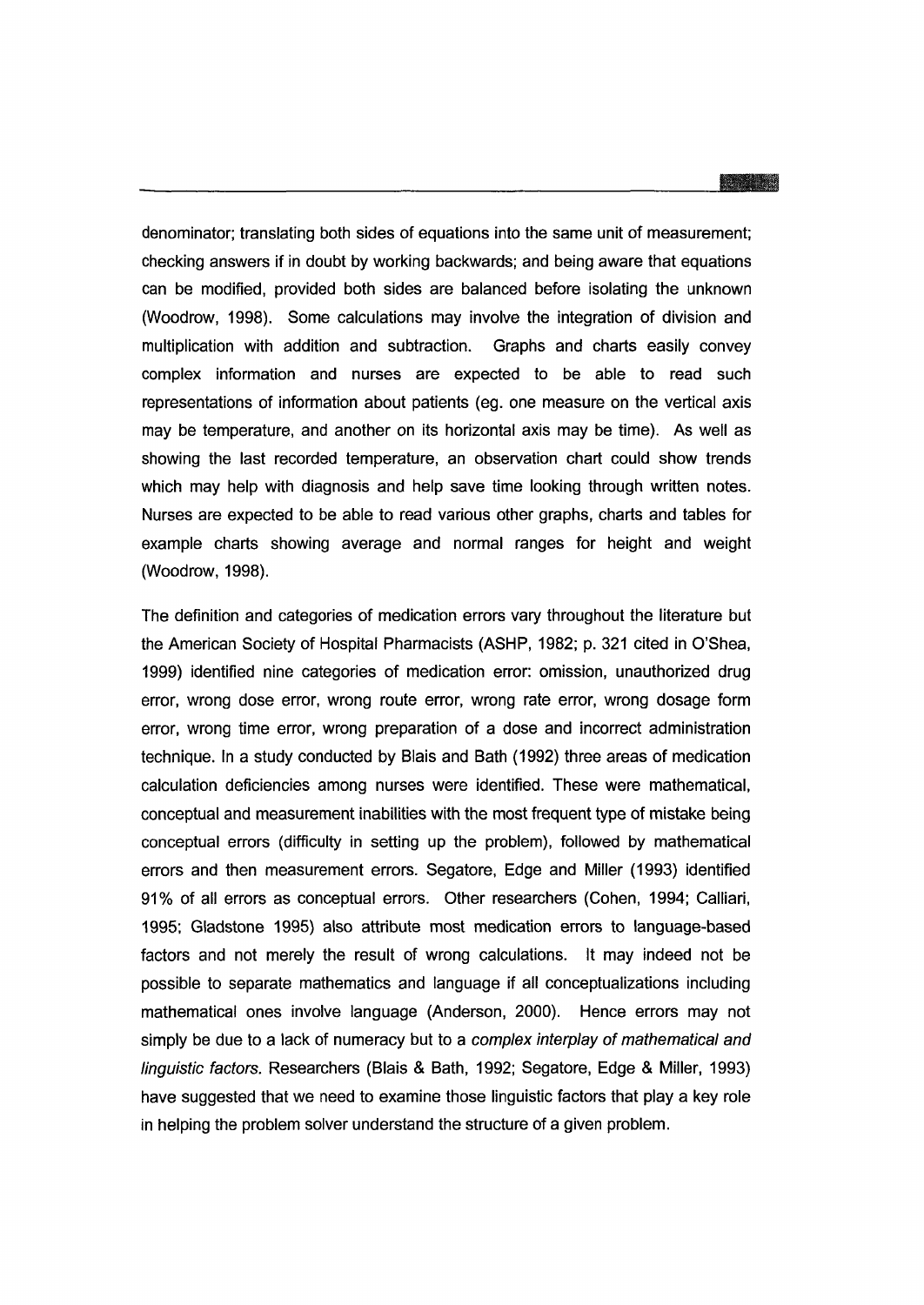------------------------'-

It is a common practice for nursing schools to use a mathematics test to ascertain mathematical competency for nursing even if its effectiveness is questionable. Such tests may measure basic mathematical knowledge with little attention to the contexts in which such knowledge could be used thus not reflecting the reality of the workplace. Tests largely bear no relationship to real-life nursing calculations and according to the literature, have no real benefit in terms of learning (Rutherford, 1996). One reason is that the language associated with real-life problems is very much richer than that reflected in basic skills tests. In any case, nurses come to know the common dosage of particular drugs or the usual amount of feed for a baby of a particular size on the job. Recognising erroneous amounts becomes common sense. If an answer does not look reasonable, nurses are expected to check calculations. In fact, research on what these tests can predict is inconsistent. Some research suggests that poor performance in a written mathematics test does not necessarily predict a lack of later competence in the nursing mathematics required in the workplace. A study by Hutton (1998b) found that nursing students were particularly poor at applying mathematical concepts to problems written in words but this poor test performance was not reflected in clinical practice. On the other hand, research also shows that nurses who fail a written medication test are more likely than those who pass the test to make medication errors in practice (Calliari, 1995).

#### **Purpose of the study**

This study set out to examine the medication calculation skills of nursing students attending the academic skills support unit. The initial task was to find out if these students had poor calculation skills. The next task was to find out if these poor skills were due to low competence in mathematics or poor language proficiency or both and finally, to consider the reasons for the identified lack of skills. The results of the study would guide the researcher into preparing viable academic support programmes to assist such students and to advise the nursing faculty of strategies to deal with students experiencing difficulties.

The study was undertaken in response to the increase in the number of visits to the academic support unit at an Australian university by nursing students who were either failing the mathematics test or were failing the communications component of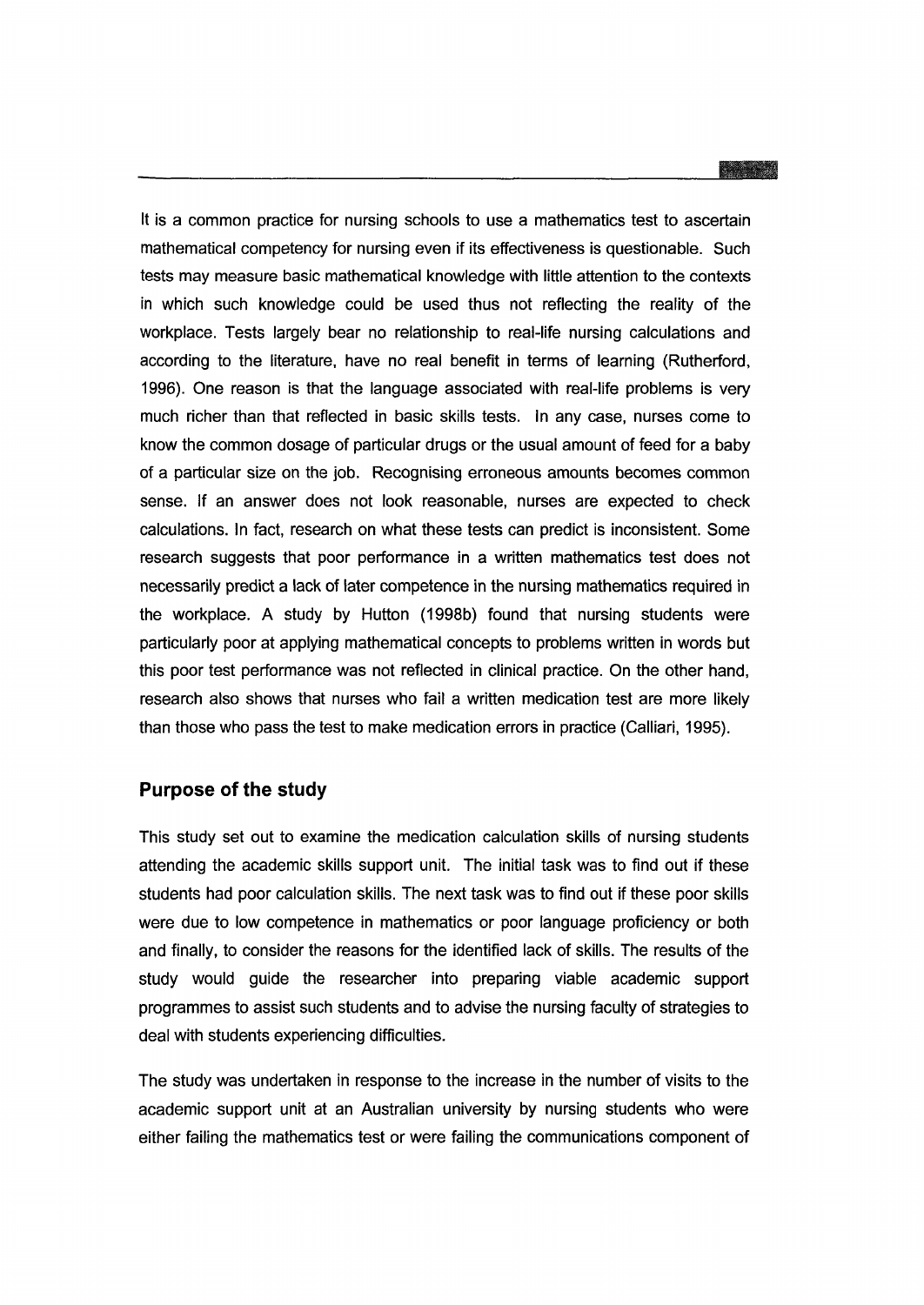the practical placement in hospitals. Conversations with nursing lecturers (Australian Catholic University, 2001), suggested that some students failed the practical placement because of a 'dangerous' lack of understanding of medication instructions and not because of an inability to do the mathematics. These lecturers also suggested that those students who did have problems with the mathematics failed tests for several reasons including an over-reliance on calculators, an inability to do basic mental arithmetic, and an inability to do conversions and ratios. They recounted anecdotal evidence of students who were unable to convert milligrams to micrograms; who calculated 1:4 as a quarter and not a fifth; who rang a doctor for advice at 3am because a patient required 500mg of an antibiotic but there were no 500mg tablets left, only 250mg tablets; and of another student involved in a diet survey who said she consumed '40 ton' of sugar a year, with no idea why the answer was incorrect. Needless to say, such accounts are cause for concern and indicate the need for effective support which targets the root cause of the problem.

#### **Method**

#### **Participants**

The participants consisted of four female native speakers (NS) and four non-native speaker (NNS) nursing students at various stages of completing a nursing degree. They were randomly selected to take part in what was intended to be a pilot study for a more extensive investigation. They happened to be representative of the female , resident and international, school leaver and mature age students who comprise the nursing student body at the university. The students had either completed or were about to sit a mathematics competency test covering basic multiplication, division, knowledge of fractions, conversion of decimals and percentages to fractions, conversion of ratios to percentages, and conversion of grams to milligrams and micro grams. The mathematical knowledge base for the competency test was equivalent to Stage 4 of the New South Wales mathematics curriculum (Years 8 and 9 of high school), covered in the first year with formal drug calculations covered in the second and third years.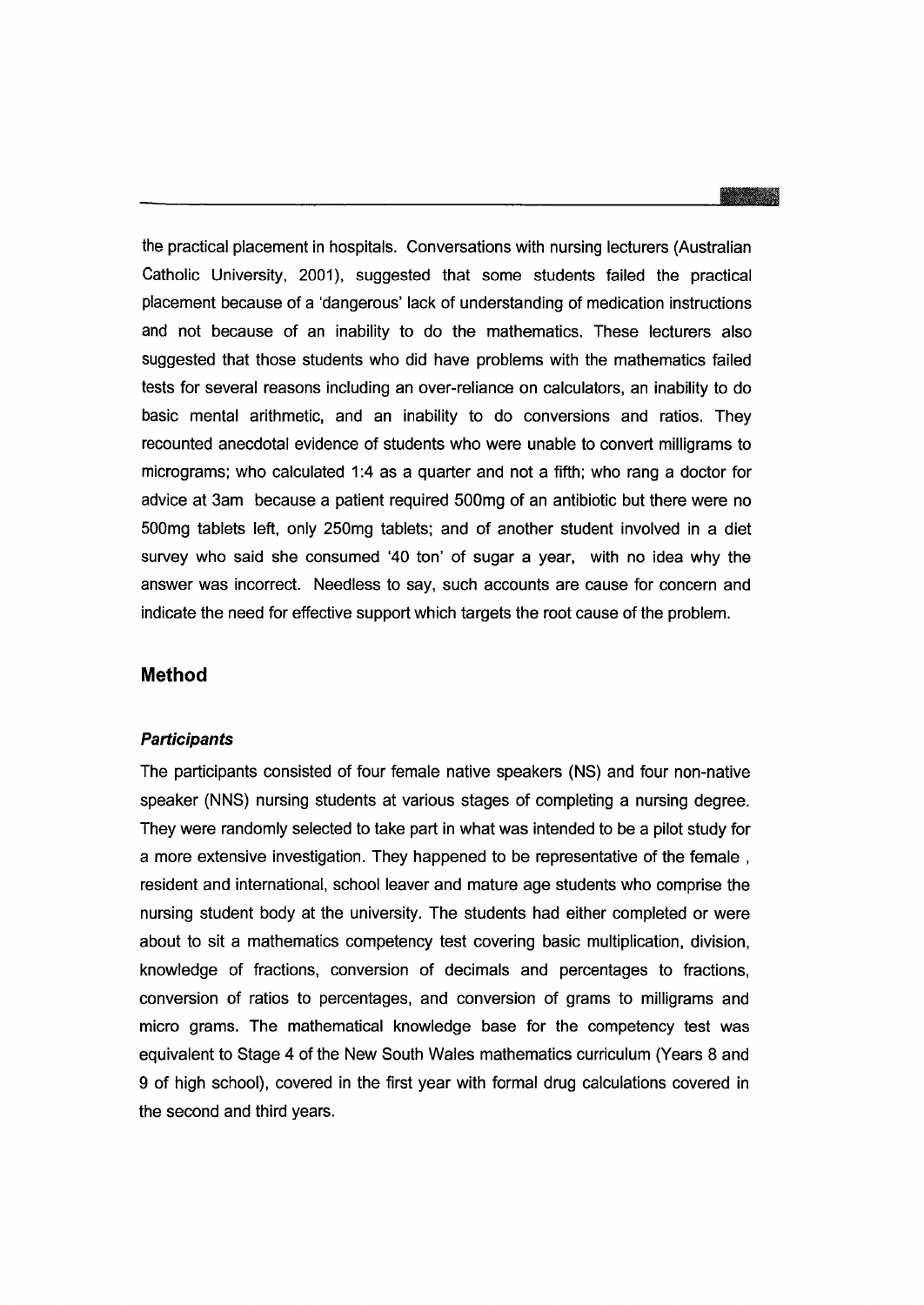#### **Materials and procedure**

Two tasks (Figure 1) which are representative of the real-life problems that could be encountered by nursing students were randomly selected from a range of practice problems found in Woodrow (1998) and given to students coming to the academic adviser in the normal course of their seeking assistance in the second half of the year. The participants were asked to think aloud as they attempted to solve the problems. If they could not solve the problems, they were asked to talk about the reasons why they could not make a start or complete the tasks.

| <b>Problem 1</b>                                                    |    |        |  |
|---------------------------------------------------------------------|----|--------|--|
| Neat frusemide (Lasix) is prescribed at 4mg/min for one hour.       |    |        |  |
| Frusemide ampoules contain 10mg/ml. The total volume for one        |    |        |  |
| hour will be:                                                       |    |        |  |
|                                                                     |    |        |  |
|                                                                     | a) | 15ml   |  |
|                                                                     | b) | 40ml   |  |
|                                                                     | C) | 24ml   |  |
|                                                                     | d) | 60ml   |  |
|                                                                     | e) | 6ml    |  |
| <b>Problem 2</b>                                                    |    |        |  |
| A drug infusion runs at 30ml/hr throughout 24 hours. Oral inputs    |    |        |  |
| are recorded as: 180, 150, 180, 90, 75, 180, 100. The overall fluid |    |        |  |
| input for the whole day is:                                         |    |        |  |
|                                                                     |    |        |  |
|                                                                     | a) | 965ml  |  |
|                                                                     | b) | 995ml  |  |
|                                                                     | C) | 1855ml |  |
|                                                                     | d) | 1275ml |  |
|                                                                     | e) | 1675ml |  |

Figure 1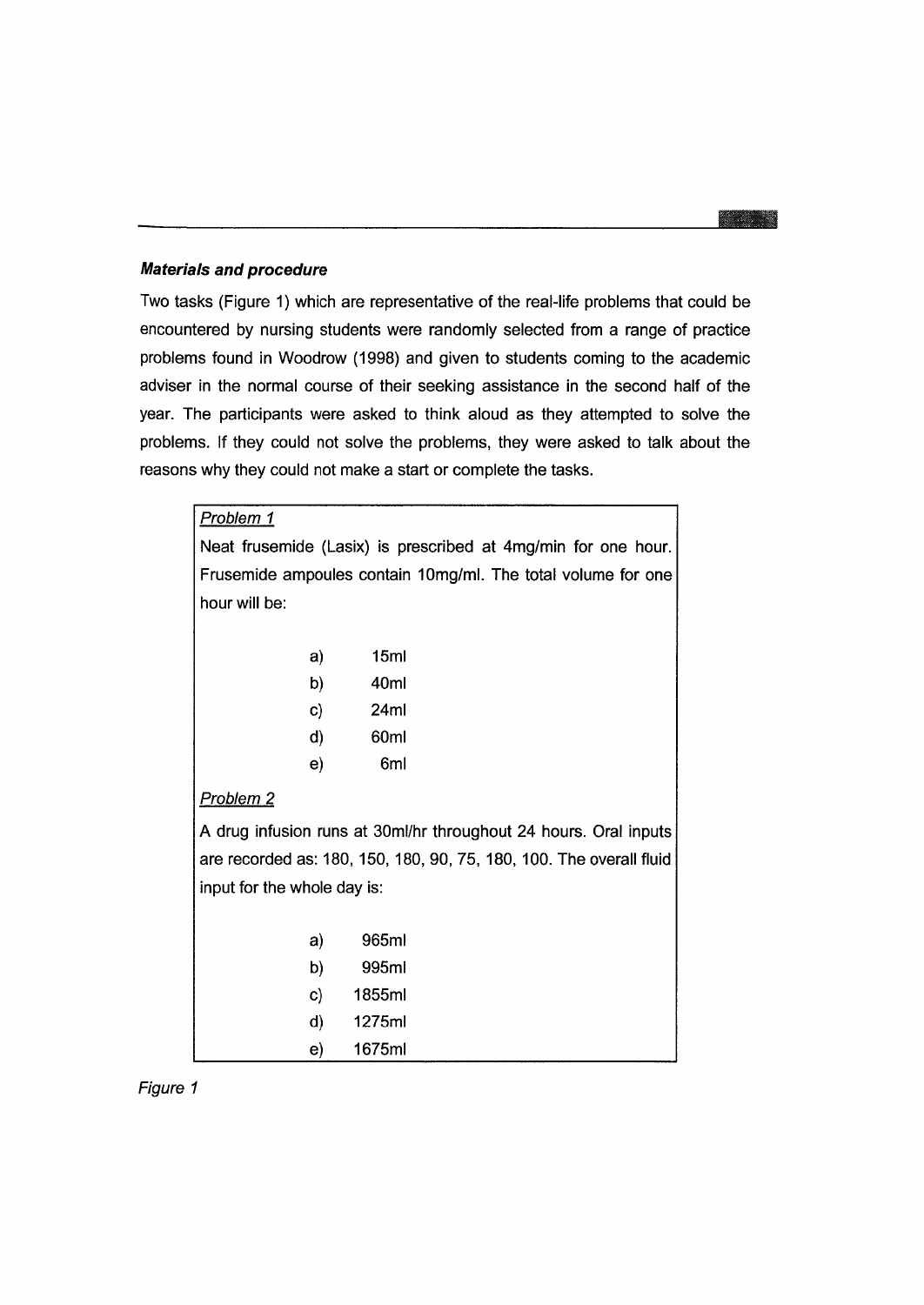#### **Results**

#### **Problem 1**

Only two of the eight students could produce the correct solution to Problem 1. Several students made no attempt at all to solve the problem.

Two of the NNS said the answer was 40ml.

NNS1 made the following observation:

I saw 10mglml and 4mglmin and simply multiplied.

NNS2 proceeded to divide 4 by 10. She then decided to change her mind and divided 40 by 10. In neither of these instances could she provide a reason.

These students obtained the answer by multiplying 4 and 10 without realising that these figures related to the mass and not volume.

#### NS1 commented that

This problem was hard - we had to convert mg into mls and we had to times 60.

I saw it as one problem and I couldn't break the problem down and may not be able to do it again even with the explanation

#### **Problem 2**

Only two of the participants could solve Problem 2. There were two incorrect responses of 1275ml. NNS2, as in Problem 1, produced a series of computations without explanation. This student multiplied 150 and 180 by 30, but could not make further progress. Here, again, the students appeared to be performing meaningless computations without any links to the solution goal. One of the NS students commented that she could not understand and that she just guessed an answer. The other two NSs did not even hazard a guess.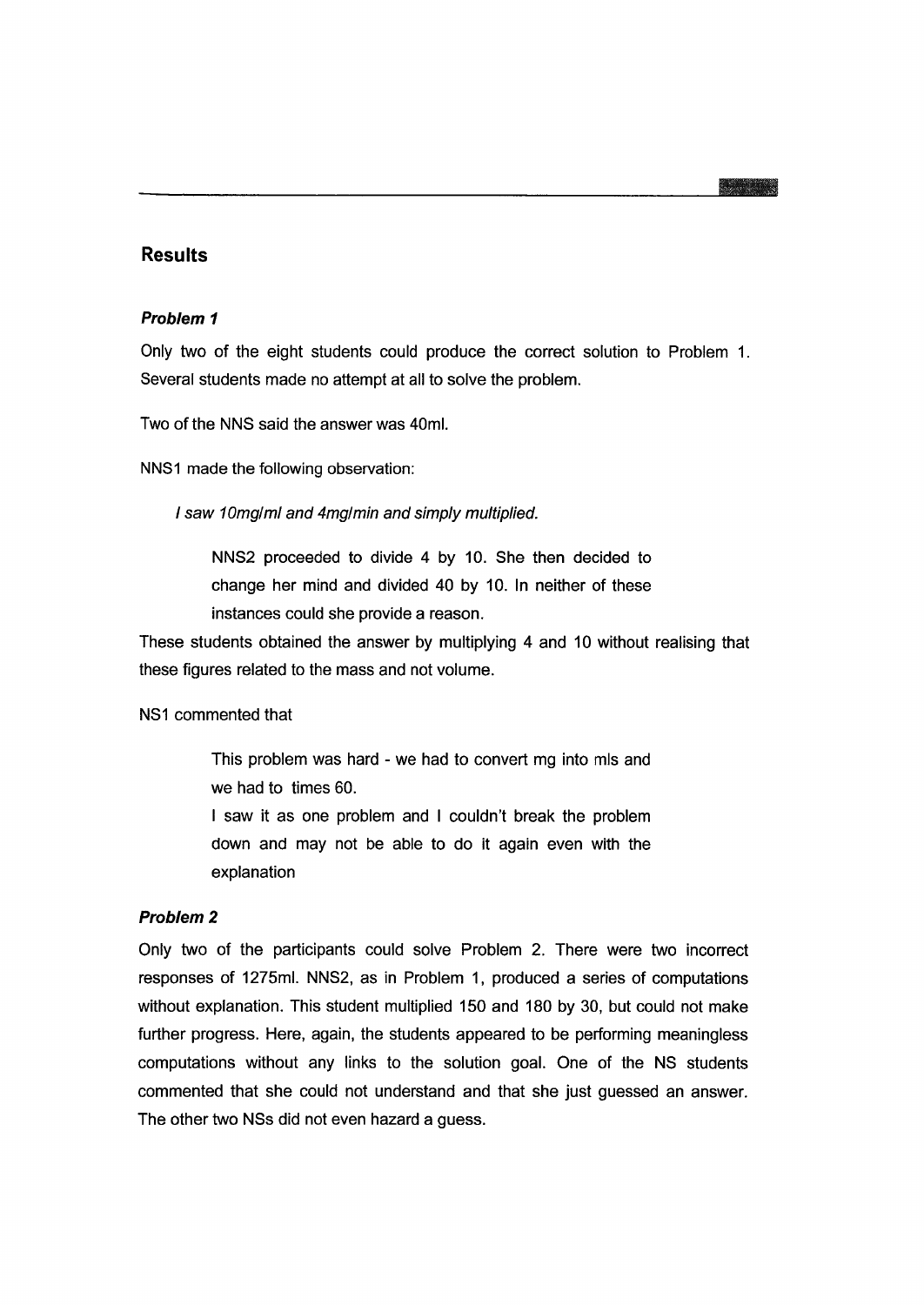#### **Discussion**

The results indicate that the participants had not understood the relationships between the various elements of the problem. There was evidence of meaningless computations being performed with little concern as to the goal of the solution. The solution of Problem 1 requires that students had to work out the volume of ampoules that would contain the mass of Frusemide prescribed for one hour (240mg). **It** was given that 1ml of ampoule contains 10mg of the drug. Hence, the required volume of ampoule for 240mg would be 24m!. The solution is dependent on chains of proportional reasoning which students could not verbalise. The problem had to be broken down to two stages before the relevant parts could be linked. NS1 could not 'see' this part of the solution.

The key to understanding to Problem 2 was to make a clear distinction between the two modes by which the drug was being administered to the patient. That is, students needed to make sense of three notions that appear in the problem statement: 'infusions', 'oral input', 'overall fluid input'. The overall fluid input referred to the total volume. Hence the solution involves summing up the individual oral inputs (955ml), adding this to the volume given via infusion over a 24 hour period (30  $x$  24 = 720ml). This reasoning should produce 1675ml as the overall fluid given to the patient.

The difficulties experienced by the participants here could be attributed to several factors. Firstly, students could not articulate or even raise questions about some of the terms that appeared in the problem. Secondly, there is little evidence that students understood the context of the problem. Thirdly, there was a tendency to attempt some form of calculation with little attempt at analysing and understanding what was being asked in the problem. This pattern of results suggests firstly that nursing students who participated in the study have gaps in their knowledge of basic mathematics and secondly but equally significantly, that NS and NNS alike experienced considerable difficulty in reading and understanding elements in the problems. Malu and Figlear (1998) corroborate these latter findings in saying that word problems cause confusion for NS and NNS students alike as both groups share a lack of understanding of the words themselves and their contexts. What seems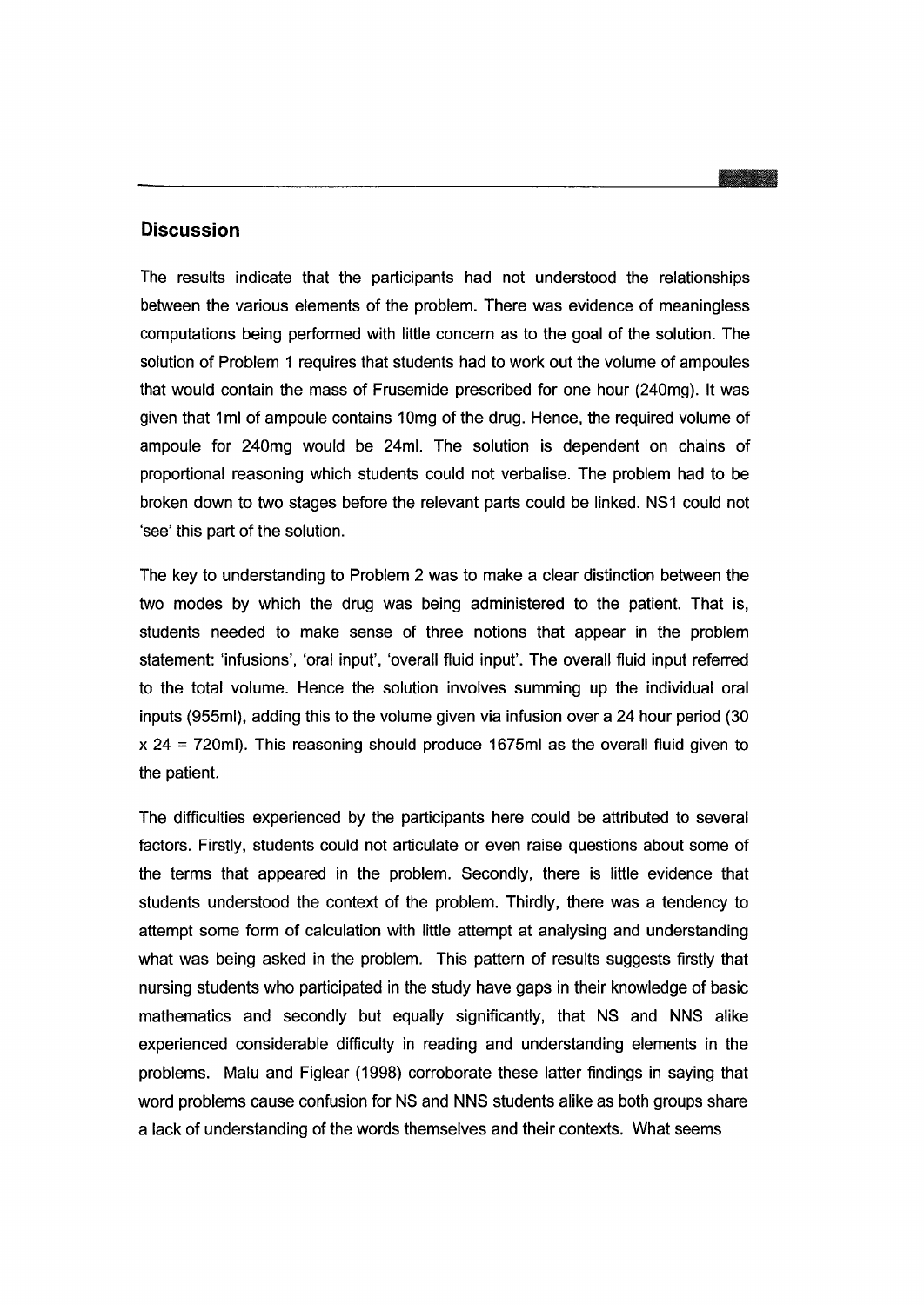possible is that there is both a general lack of numeracy and mathematics skills (Gillies, 1994), and an inability to interpret the language of mathematics and problems with literacy in general (Rutherford, 1996).

Mature age students feel they have been 'out of the system' too long and are not confident about mathematics calculations while school leavers entering nursing often did not 'do' much mathematics in school or were not good at mathematics (Hutton, 1998a). Given that these students are all female reporting problems with mathematics, there is the added problem of mathematics being perceived as a subject girls are not good at and as a subject nurses did not need (Marr & Helme, 1990). School leavers report not being able to do calculations without calculators which are not permitted in tests because they are deemed to be '...deleterious to students' ability to estimate or approximate values of calculations' with disastrous consequences as in the case of a newborn given a dose of .09mg ICL instead of .009mg because of a calculator error (Rutherford, 1996, p.15). Errors are ascribed to nurses not being able to conceptualize the problem or conceptualizing the problem incorrectly and this applies to both NS and NNS, the latter having the added complications of a poor grasp of the socio-cultural contexts of language use (Malu & Figlear, 1998).

Malu and Figlear (1998) report that a review of the literature revealed 'scant' research on the nursing education of ESl nursing students. Their study revealed four problems that impede success for these students- language development, differing expectations of nursing education, a fear of failure and an unfamiliarity with a participatory learning model. Factual information is copied or memorized at the expense of understanding concepts and abstractions because these require more time and are harder to grasp; basic interpersonal language skills for use in daily routines are adequate but cognitive academic language proficiency needed for University is not adequate. This may account for the fact that students who come to the academic adviser for assistance and are at risk academically, may also be successfully engaged in paid employment as practicing nurses. Malu and Figlear (1998) cite examples of students who appear fluent and cope in their workplace but fail the communications component of the practical placement which forms part of their academic studies. The students reported that they suddenly forgot all their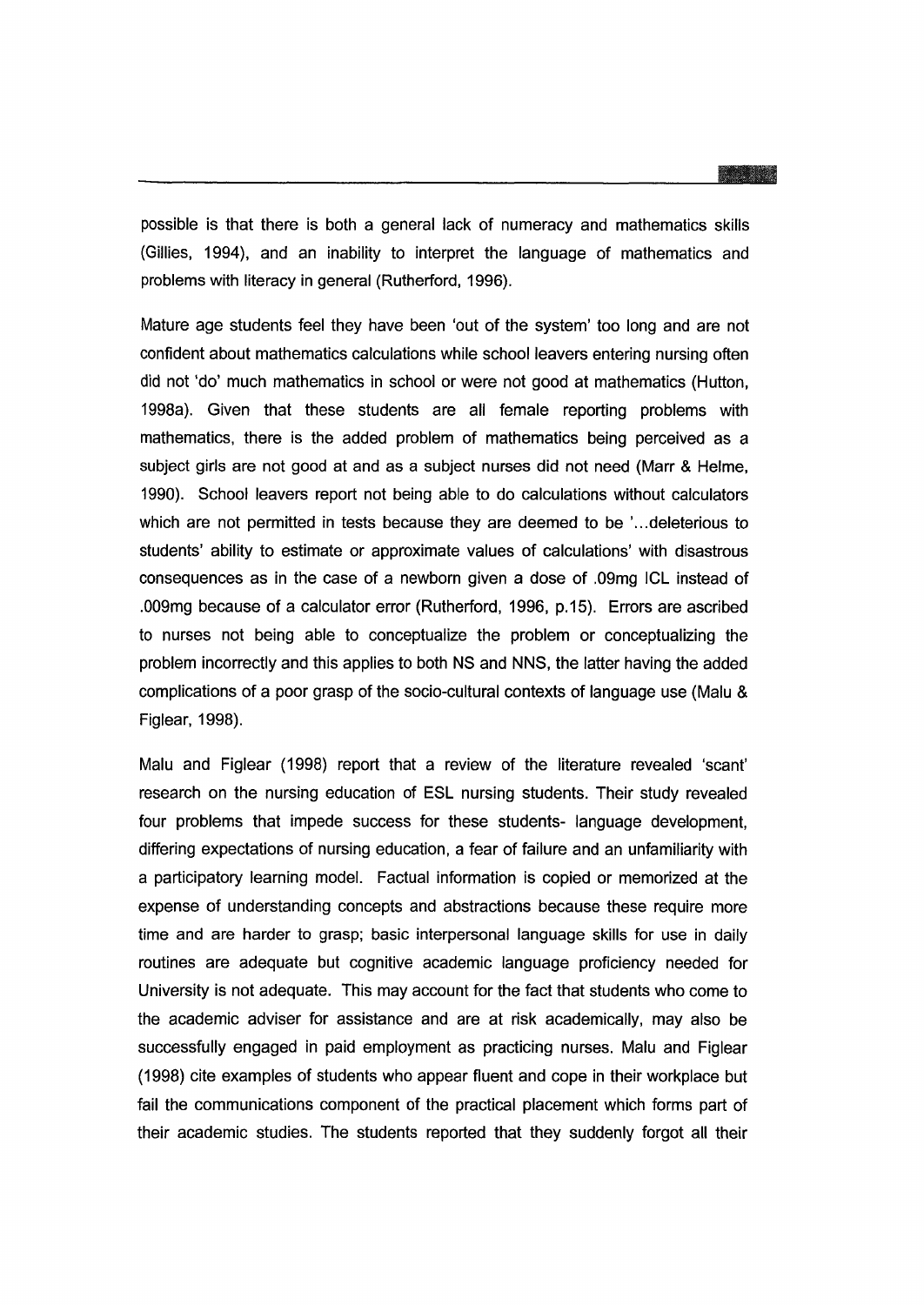----------------------'-

language when put under pressure of assessment in unfamiliar work environments and different social contexts. They said they often could not verbalise understanding of concepts or abstractions because they simply do not have the language to do so or they have failed to understand them in the first place.

#### **Implications for academic skills advisors**

The results of this study provide tentative support for the argument that academic skills advisors need to devise programmes and strategies to improve the linguistic competence of their nursing students with a view to building conceptual understanding of workplace problems including mathematical problem-solving. In doing so, an advisor's focus is on disentangling the various components of the concept(s) that are in question. Future research needs to provide more fine-grained analysis of mathematical representations and their linguistic contexts and of how links among the concepts and across representations are formed with a larger sample of participants. In spite of being bound to the mathematics test as used in this university, academic advisers working with nursing students, need to be aware that competency in nursing mathematics is a clinically-based skill in which practice in context is essential (Donovan 1990). Competency in nursing requires not only arithmetic but also a common sense knowledge of what is a reasonable answer for a particular patient (Coben & Thumpston 1996; Hutton 1997). Theories of learning support the need for experience and repeated exposure and nursing mathematics is no exception (Benner, 1984; Eraut, 1985; Schon, 1987). Learning opportunities in the clinical areas should be encouraged. Student nurses, especially those who have found classroom mathematics difficult, should have maximum opportunities in clinical areas to practise work-related mathematics and gain confidence and competence in its use through application.

Improving the academic success of these students is a collaborative process. Nurse educators and academic advisers working with nursing students, need to help their students explore and build language that will help in remediation of their mathematical knowledge (Flynn & Moore, 1990; Hek, 1994). While nurse educators carry the major responsibility for training nurses, academic advisors playa significant role in assessing and supporting communication skills, and devising appropriate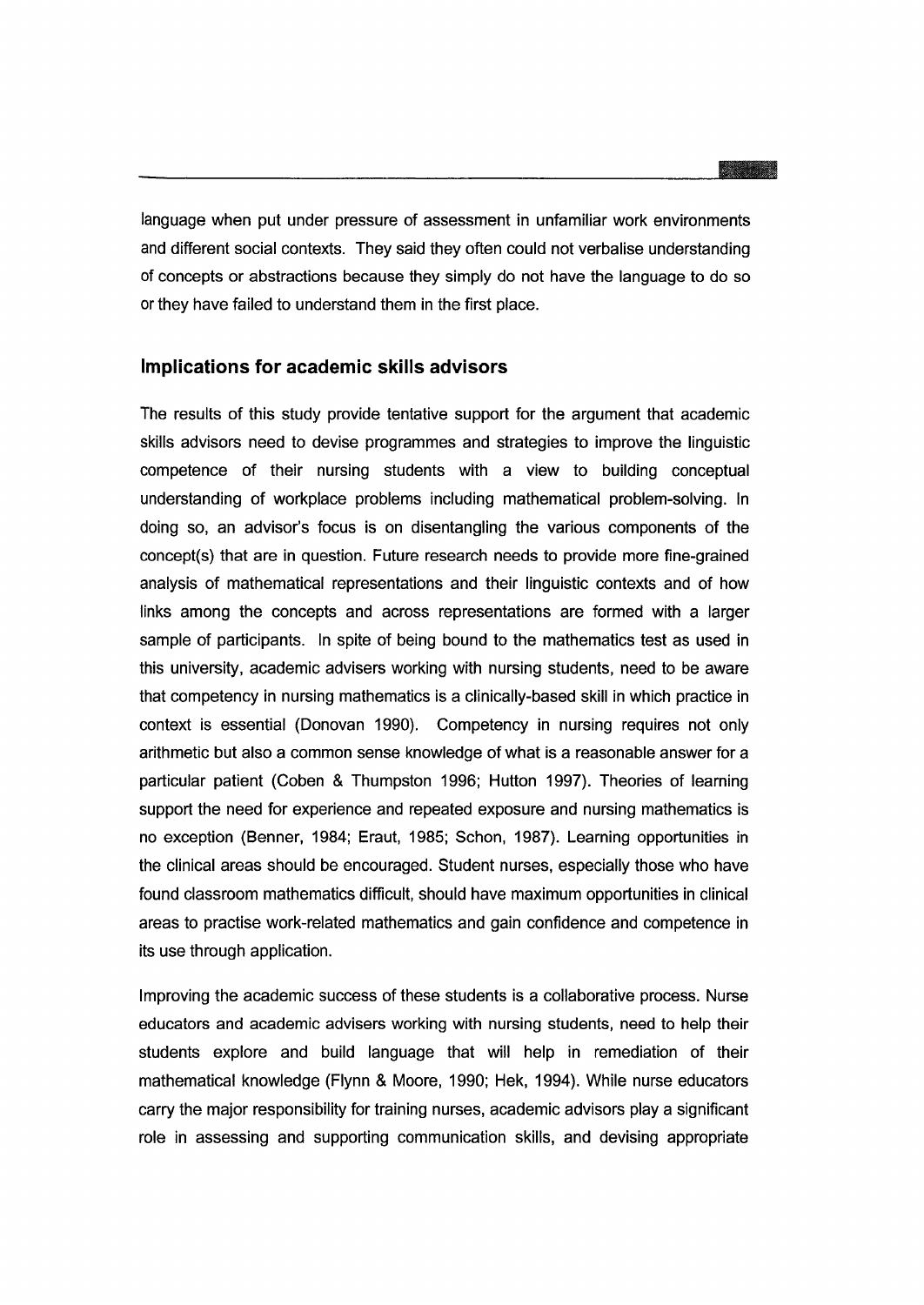# - ----1\_

support programs to influence the rates of success and attrition. The literature strongly suggests that support programs can greatly increase the retention of ESL students (Callister, Khalaf & Keller, 2000). Malu and Figlear (1998) propose remedial action by way of continued language development for all nursing students at risk especially because of the problems of nursing language viz.  $-$  words used interchangeably eg. 'nursing measure, intervention, order, approach'; words with dual meanings eg. 'tablet'.; words that do not always translate literally eg. 'pouring'; words that may look similar but have very different meanings eg. 'internal, interval'. While native speakers have no trouble extracting the meaning 'tablet' from the context, both groups can be confused with words like 'nursing measure', 'intervention' and 'approach'. Support programmes could provide examples of problem words and categories of these words; students could keep lists and update them; they could be encouraged to keep a vocabulary notebook or vocabulary cards that can be used to build concept maps which categorise words and connect interrelated concepts and abstractions that they find troublesome. NNS need to be given more time in exams and allowed to use bilingual dictionaries. They need to be encouraged into immersion groups for study and discussion and be involved in native speaker settings outside study.

Academic advisers may also work in other ways. They can inform lecturers on appropriate cultural orientations to enhance mutual understanding; advise on training styles that address literacy deficits and language diversity; trial and recommend software programs that enhance learning such as lecture presentation software (Gaffney, 2000) and NCLEX-RN Review software (Ross, Nice, May & Billings, 1996); assist lecturers with competency statements and performance criteria (Marrone, 1999); support students with self-directed and computer-assisted learning and electronic communication activities (Teikmanis & Armstrong, 2001); advise students on coping mechanisms, communication, effective learning strategies and tailor support programs to individual needs (Hess, 1998); mediate on matters of time extensions and exam assistance and help establish learning networks. Ultimately, the adviser seeks to help the "faculty ...create a climate of caring that fosters a positive learning environment and empowers both faculty and students" (Callister, Khalaf & Keller, 2000, p.269).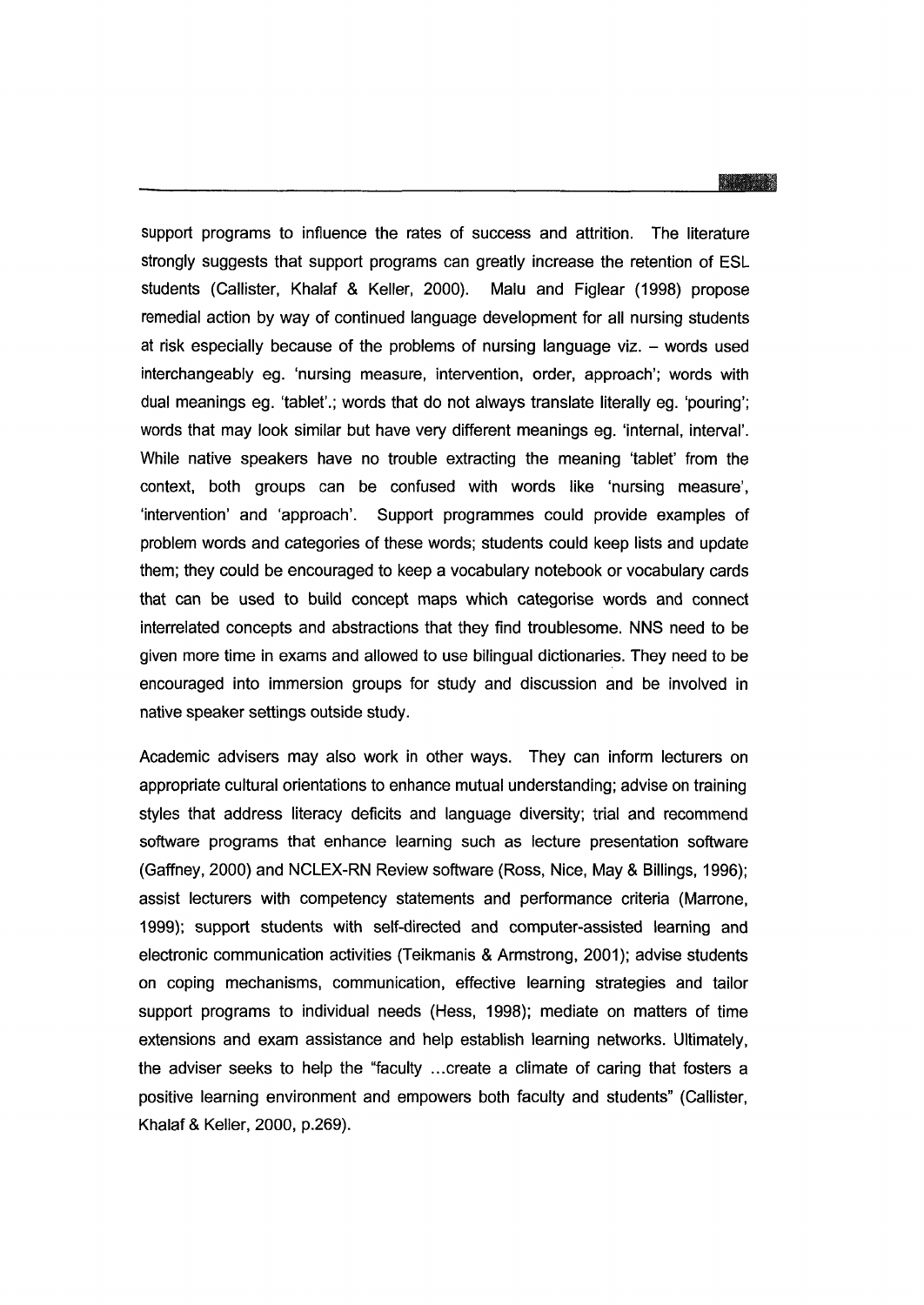#### **Conclusion**

Universities need to take up the challenge to promote traditionally vocational areas like nursing such that its graduates are capable of taking up the challenges of an increasingly complex and demanding workplace. Mathematical skill will become even more important for nurses given predicted changes in the role of nurses. Rogers (1995) proposed nurses be involved in prescribing drugs because research has shown that it results in patients receiving the drugs they need more promptly and also it greatly reduces nurses' reliance on verbal prescriptions from medical staff - a common source of error. In order to function effectively, nurses and nursing students need to develop skills in solving a range of problems. Invariably, the solution of such problems in the workplace requires that nurses are adept at applying not only elementary mathematical concepts and procedures but also applying their linguistic competence in understanding the problems. Further in-depth research is needed in order to analyse more fully the nature of the nexus between mathematical and linguistic skills in facilitating nursing students' ability at solving workplace-based problems. Recommendations are that continuing instruction in mathematics and language needs to be part of the changing nature of nursing curriculum. Facultybased development of numeracy and literacy promotes learning as process not only as product  $-$  a necessary part of any university's overall drive towards tertiary literacy.

#### **References**

Anderson, J. (2000). Cognitive psychology and its implications.  $(4<sup>th</sup>$  ed.). New York: W. H. Freeman & Company.

Arthur, D. (1999). Assessing nursing students' basic communication and interviewing skills: the development and testing of a rating scale. Journal of advanced nursing. 29(3), 658-665.

Benjamin. B. A. (1997). Level of literacy in the nurses aide population: baseline data for nursing staff. Journal of nursing staff development, 13(3), 149-154.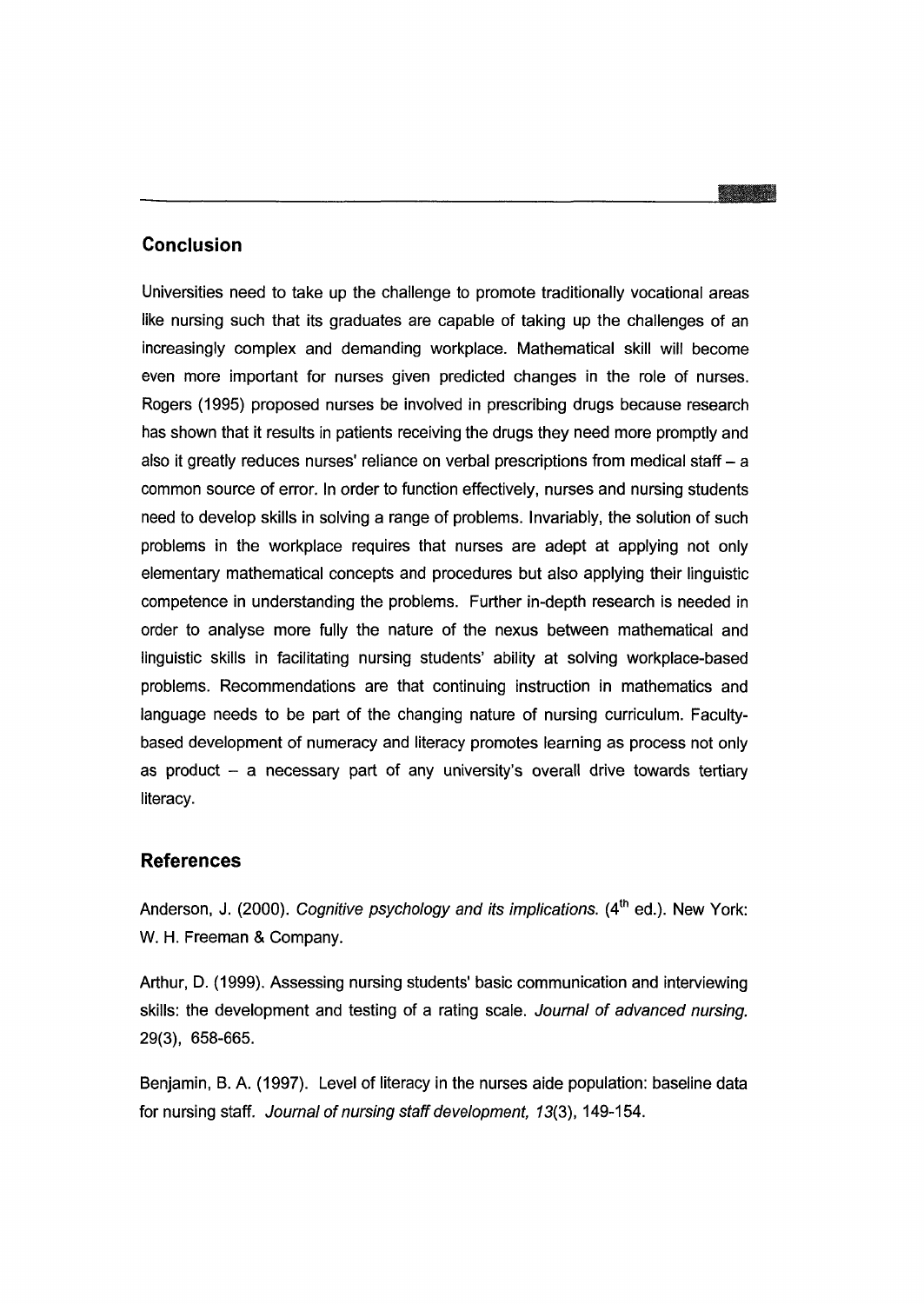Benner, P. (1984). From novice to expert: Excellence and power in clinical nursing. Menlo Park CA: Addisson-Wesley.

Berens, M J. (2000). Nursing mistakes kill, injure thousands. Chicago Tribune, 1(1), 20-21.

Blais, K., & Bath, J. (1992). Drug calculation errors of baccalaureate nursing students. Nurse Educator, 17(1), 12-15.

Calliari, D. (1995). The relationship between a calculation test given in nursing orientation and medication errors. Journal of continuing education in nursing. 26(1), 11-14.

Callister, L., Khalaf, I., & Keller, D. (2000). Cross-cultural comparison of the concerns of beginning baccalaureate nursing students. Nurse educator, 25(6),267-269.

Cartwright, M. (1996). Numeracy needs of the beginning registered nurse. Nurse education today, 16(2), 137-143.

Coben, D., & Thumpston, G. (1996). Mathematics and common sense. Proceedings of the third international conference of adults learning mathematics- a research forum. Goldsmiths College, University of London & ALM, London.

Cohen, M. (1994). Twelve ways to prevent medication errors. Nursing, 2, 34-41.

Donovan, J. (1990). The concept and role of mentor. Nurse education today, 10, 294-298.

Eraut, M. (1985). Knowledge creation and knowledge use in professional contexts. Studies in Higher Education, 10(2), 117-132.

Ferner, R. (1995). Is there a cure for drug errors?. British medical journal, 311(7003), 463-464.

Flynn, J., & Moore, J. (1990). Predictors of nursing students' mathematics performance. Western journal of nursing research, 12(4), 537-545.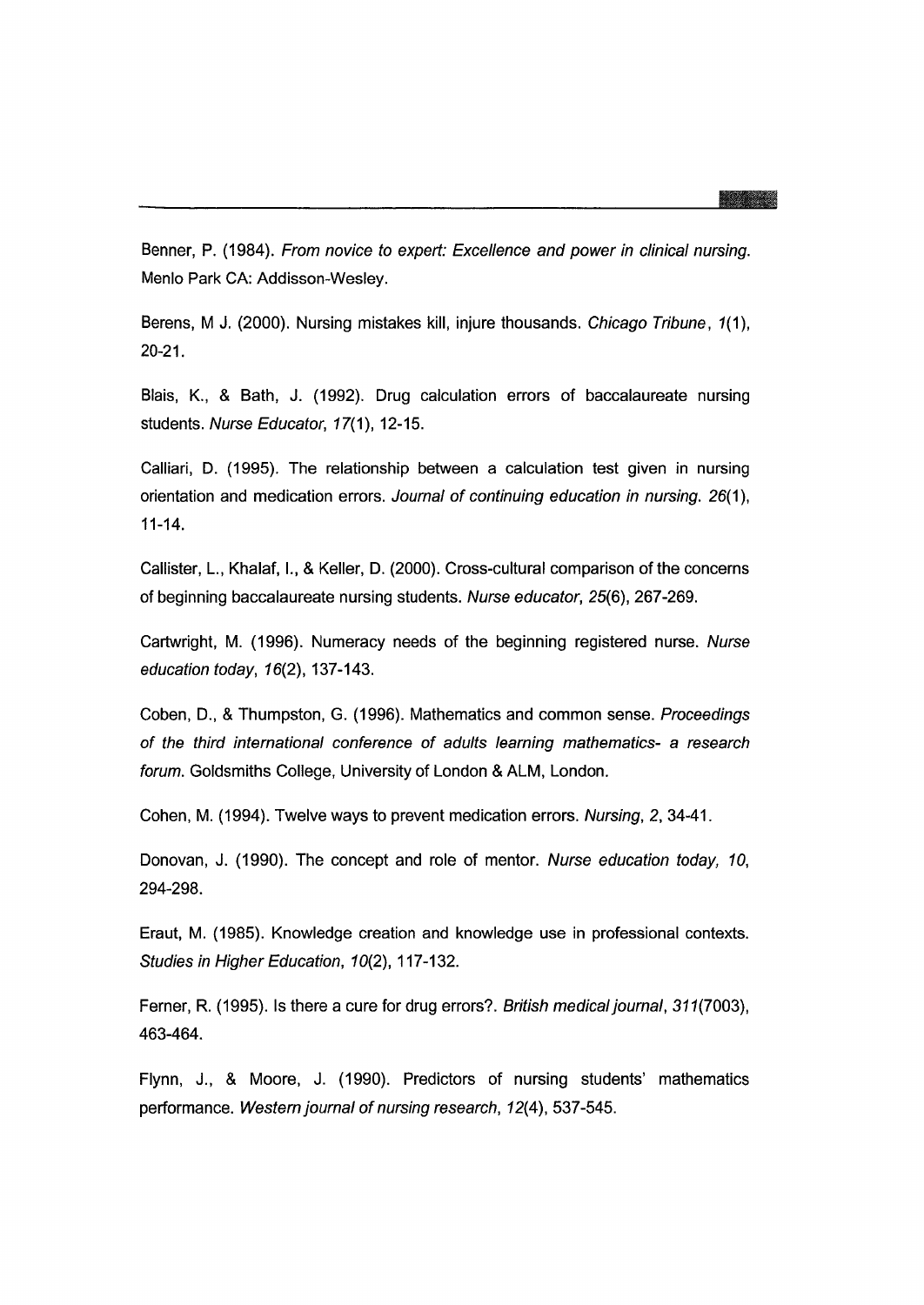Fuqua, R, & Stevens, K. (1998). What we know about medication errors: a literature review. Journal of nursing quality assurance, 3(1), 1-17.

Gaffney, K . F. (2000). Encouraging collaborative learning among culturally diverse students. Nurse educator, 25(5), 219-221.

Gillham, D., & Chu, S. (1995). An analysis of student nurses' medication calculation errors. Contemporary nurse, 4(2), 61-64.

Gillies, R (1994). Drug calculations for nurses more than a formula and a calculator? Paper presented at the conference of the bridging mathematics network. Sydney University.

Gladstone, J. (1995). Drug administration errors: a study into the factors underlying the occurrence and reporting of drug errors in a district general hospital. Journal of advanced nursing, 22, 628-637.

Griffiths, M. J. & Tagliareni, M. E. (1999). Challenging traditional assumptions about minority students in nursing education: Nursing and healthcare perspectives, 20(6), 290-295.

Hek, G. (1994). Adding up the cost of teaching mathematics. Nursing standard, 8(22), 25-29.

Hess, V. T. (1998). Literacy and learning for hospital employees. Journal for nurses in staff development,  $14(3)$ , 143-146.

Hutton, B. (1997). The acquisition of competency in nursing mathematics. Unpublished PhD thesis, University of Birmingham.

Hutton, B. (1998a.) Do school qualifications predict competency in nursing calculations? Nurse education today, 18(1), 25-31.

Hutton, B. (1998b). Nursing mathematics: the importance of application. Nursing standard, 13(11), 35-38.

Jannetti, A. J. (2000). Amid nursing shortages, schools employ strategies to boost enrollment. Dermatology nursing news, 12(5),359-361.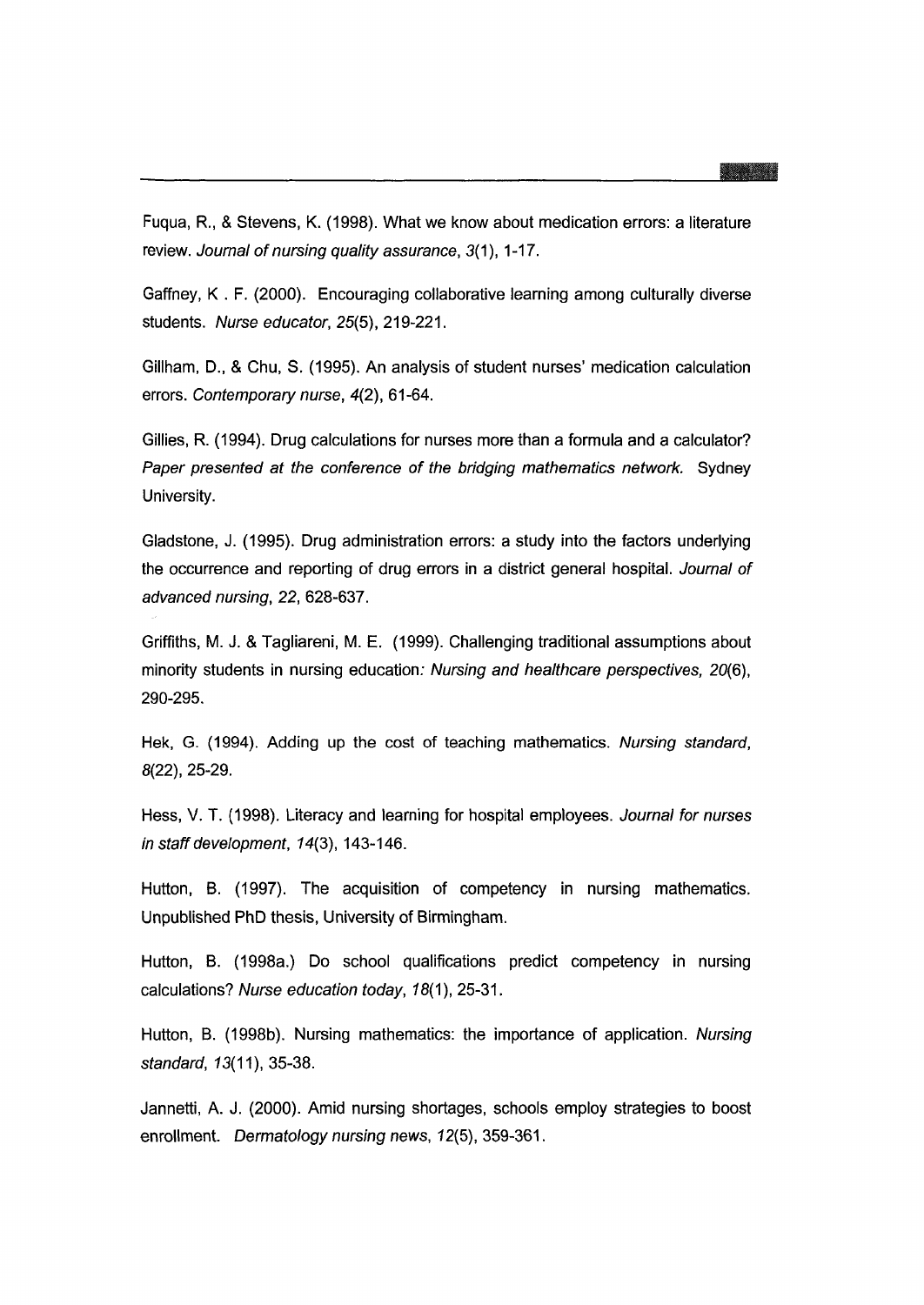Jalili-Grenier. F., & Chase, M. M. (1997). Retention of nursing students with English as a second language. Journal of advanced nursing, 25(1), 199-203.

Keill. P., & Johnson, T. (1993). Shifting gears: improving delivery of medications. Journal of nursing quality assurance, 7(2), 24-33.

Mcinnis, C. (2001) Signs of disengagement? The changing undergraduate experience in Australian universities. Inaugural Professorial Lecture. Centre for the study of higher education: Faculty of education. University of Melbourne.

Malu, K. F., & Figlear, M R. (1998). Enhancing the language development of immigrant ESL nursing students: a case study. Nurse educator, 23(2), 43-46.

Marr, B., & Helme, S. (1990). Women and mathematics in Australia: a confidencebuilding experience for teachers and students. In Burton, L. (Ed.). Gender and mathematics: an international perspective. London:Cassell Education.

Marrone, S. (1999). Designing a competency based nursing practice model in a multicultural setting. Journal for nurses in staff development, 15(2), 56-62.

Miller, J. (1993). Solving the problem. Nursing times, 89(43), 40-41.

O'Shea, E. (1999). Factors contributing to medication errors: a literature review. Journal of clinical nursing, 8(5), 496-504.

Parks, S., & Maguire, M. (1999). Coping with on-the-job writing in ESL: a constructivist-semiotic perspective. Language Learning, 49(1), 143-75.

Raju, T., Kecskes, S., Thornton, J., Perry, M., & Feldman, S. (1989). Medication errors in neonatal and paediatric intensive-care units. Lancet, 2(8659), 374-376.

Rogers, R. (1995). Children receive drugs they need faster with nurse-led prescribing. The nursing standard, 10(8), 15-21.

Ross, B., Nice, A., May, F. E., & Billings, D. M. (1996). Assisting students at risk: using computer NCLEX-RN review software. Nurse educator, 21(2), 39-43.